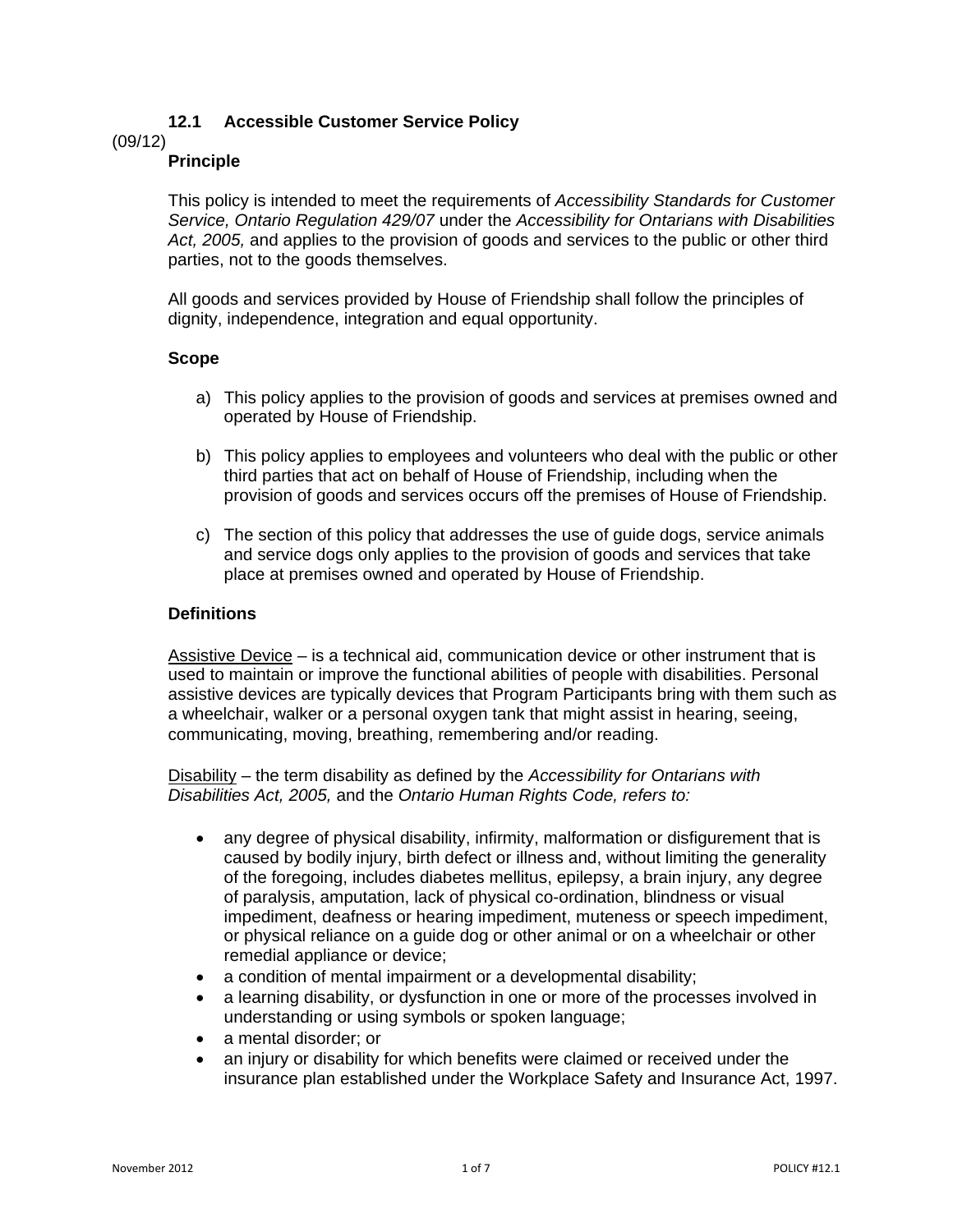Guide Dog – is a highly-trained working dog that has been trained at one of the facilities listed in Ontario Regulation 58 under the *Blind Persons' Rights Act,* to provide mobility, safety and increased independence for people who are blind.

Service Animal – as reflected in *Ontario Regulation 429/07*, an animal is a service animal for a person with a disability if:

- it is readily apparent that the animal is used by the person for reasons relating to his or her disability; or
- if the person provides a letter from a physician or nurse confirming that the person requires the animal for reasons relating to the disability.

Service Dog – as reflected in *Health Protection and Promotion Act, Ontario Regulation 562* a dog other than a guide dog for the blind is a service dog if:

- it is readily apparent to an average person that the dog functions as a service dog for a person for reasons relating to their medical disability;
- or the person who requires the dog can provide on request a letter from a physician or nurse confirming that the person requires a service dog for reasons relating to the disabilitiy.

Support Person – as reflected in *Ontario Regulation 429/07*, a support person means, in relation to a person with a disability, another person who accompanies him or her in order to help with communication, mobility, personal care, medical needs or access to goods and services.

### **General Principles**

In accordance with the *Accessibility Standards for Customer Service, Ontario Regulation 429/07,* this policy addresses the following:

- A. The Provision of Goods and Services to Persons with Disabilities;
- B. The Use of Assistive Devices
- C. The Use of Guide Dogs, Service Animals and Service Dogs
- D. The Use of Support Persons
- E. Notice of Service Disruptions
- F. Program Participant Feedback
- G. Training
- H. Notice of Availability and Format of Required Documents
- A. The Provision of Goods and Services to Persons with Disabilities

House of Friendship will make every reasonable effort to ensure that its policies, practices and procedures are consistent with the principles of dignity, independence, integration and equal opportunity by:

- ensuring that all Program Participants receive the same value and quality of goods and services;
- allowing Program Participants with disabilities to do things in their own ways, at their own pace when accessing goods and services as long as this does not present a safety risk;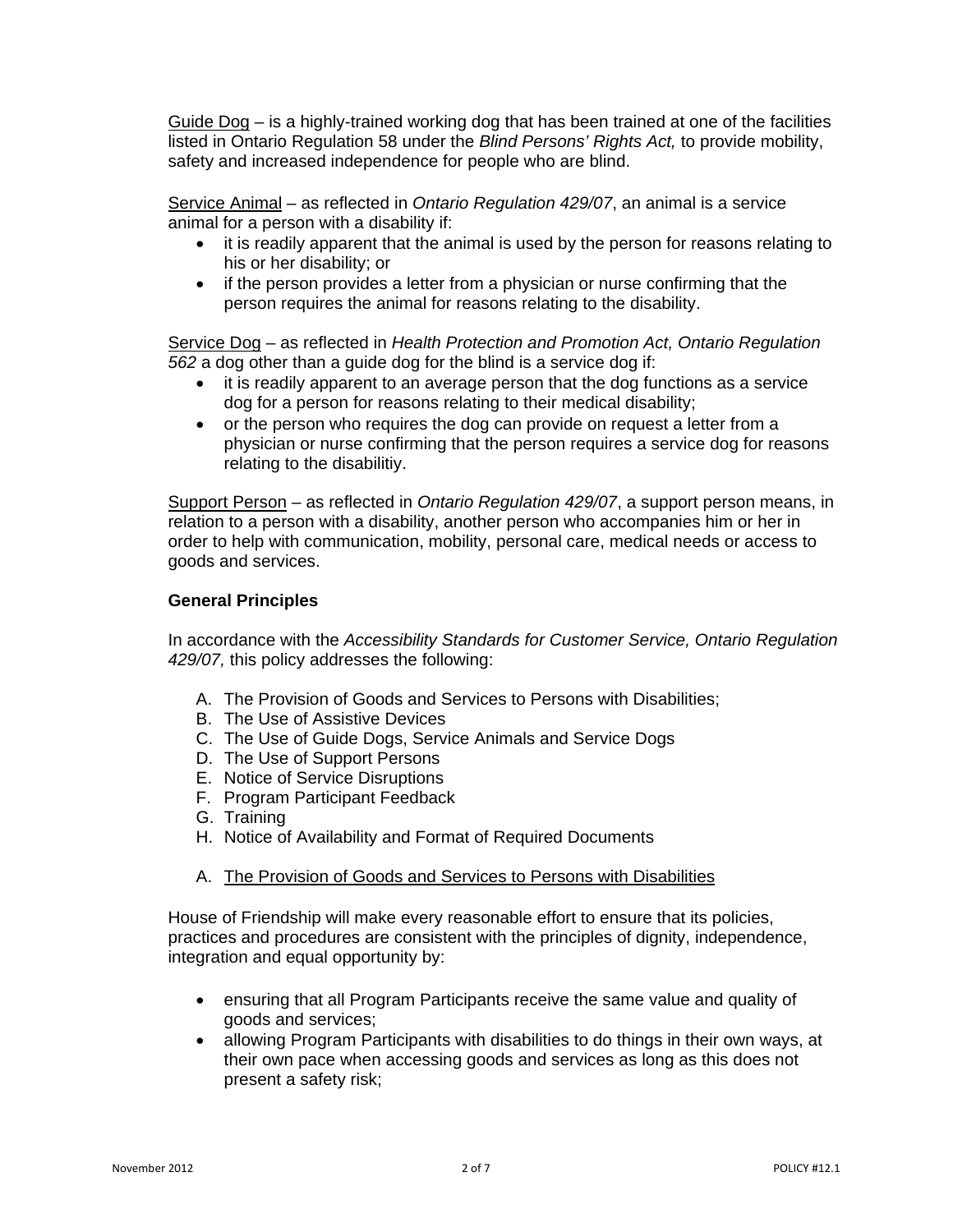- using alternative methods when possible to ensure that Program Participants with disabilities have access to the same services, in the same place and in a similar manner;
- taking into account individual needs when providing goods and services; and
- communicating in a manner that takes into account the Program Participant's disability.

## B. Assistive Devices

Program Participant's own assistive device(s):

Persons with disabilities may use their own assistive devices as required when accessing goods or services provided by House of Friendship.

In cases where the assistive device presents a safety concern or where accessibility might be an issue, other reasonable measures will be used to ensure the access of goods and services. For example, open flames and oxygen tanks cannot be near one another. Therefore, the accommodation of a Program Participant with an oxygen tank may involve ensuring the Program Participant is in a location that would be considered safe for both the Program Participant and business. Or, where elevators are not present and where an individual requires assistive devices for the purposes of mobility, service will be provided in a location or referral made to a service that meets the needs of the Program Participant.

### C. Guide Dogs, Service Animals and Service Dogs

A Program Participant with a disability that is accompanied by guide dog, service animal or service dog will be allowed access to premises that are open to the public unless otherwise excluded by law. "No pet" policies do not apply to guide dogs, service animals and/or service dogs.

#### Food Service Areas:

A Program Participant with a disability that is accompanied by guide dog or service dog will be allowed access to food service areas that are open to the public unless otherwise excluded by law.

Other types of service animals are not permitted into food service areas due to the *Health Protection and Promotion Act, Ontario Regulation 562 Section 60*.

#### Exclusion Guidelines:

If a guide dog, service animal or service dog is excluded by law (see applicable laws below) House of Friendship will offer alternative methods to enable the person with a disability to access goods and services, when possible (for example, securing the animal in a safe location and offering the guidance of an employee).

#### Applicable Laws:

The *Health Protection and Promotion Act, Ontario Regulation 562 Section 60,* normally does not allow animals in places where food is manufactured, prepared, processed,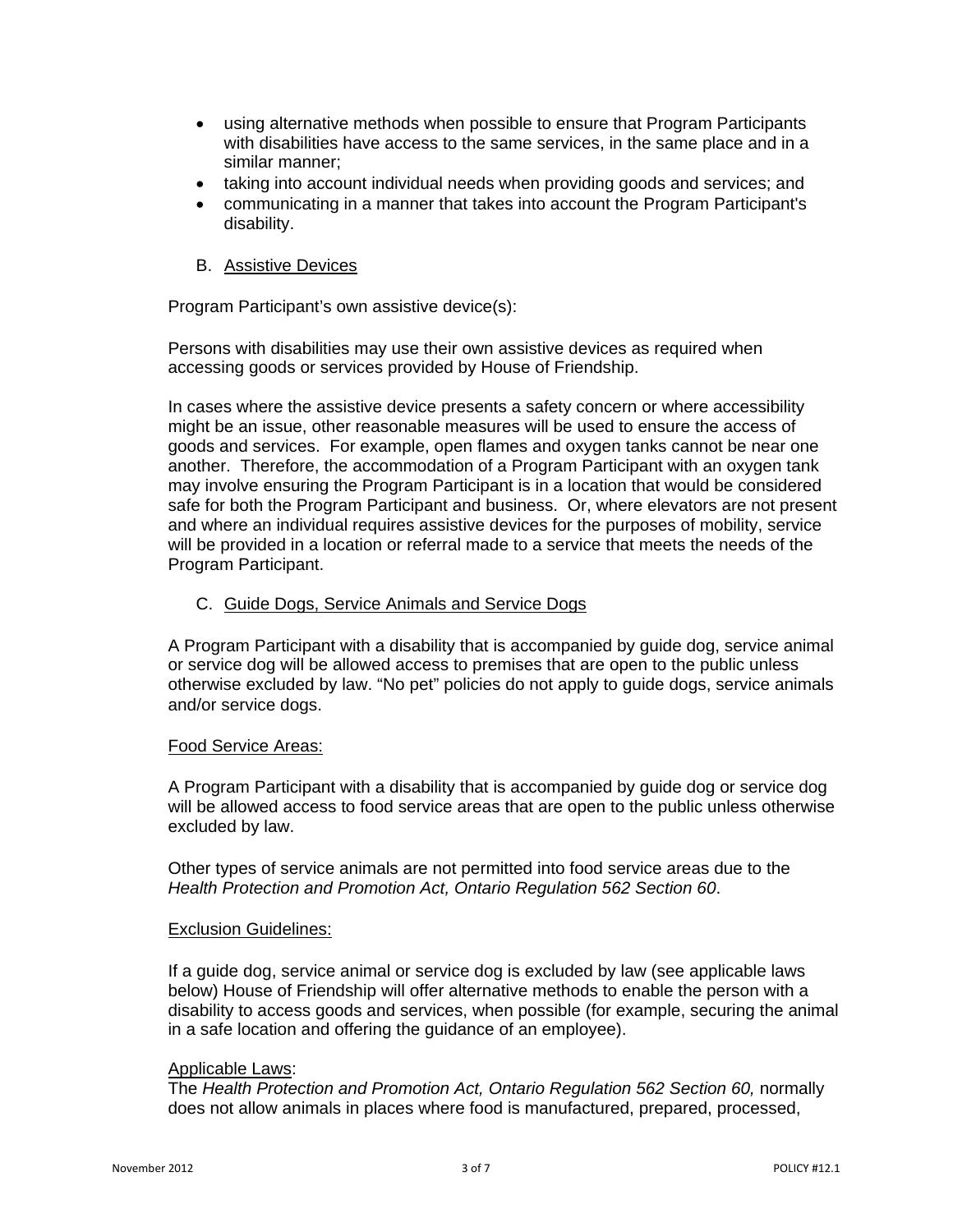handled, served, displayed, stored, sold or offered for sale. It does allow guide dogs and service dogs to go into places where food is served, sold or offered for sale. However, other types of service animals are not included in this exception.

*Dog Owners' Liability Act, Ontario*: If there is a conflict between a provision of this Act or of a regulation under this or any other Act relating to banned breeds (such as pitbulls) and a provision of a by-law passed by a municipality relating to these breeds, the provision that is more restrictive in relation to controls or bans on these breeds prevails.

#### Recognizing a Guide Dog, Service Dog and/or Service Animal:

If it is not readily apparent that the animal is being used by the Program Participant for reasons relating to his or her disability, House of Friendship may request verification from the Program Participant.

Verification may include:

- a letter from a physician or nurse confirming that the person requires the animal for reasons related to the disability;
- a valid identification card signed by the Attorney General of Canada; or,
- a certificate of training from a recognized guide dog or service animal training school.

### Care and Control of the Animal:

The Program Participant that is accompanied by a guide dog, service dog and/or service animal is responsible for maintaining care and control of the animal at all time.

#### Allergies:

If a health and safety concern presents itself for example in the form of a severe allergy to the animal, House of Friendship will make all reasonable efforts to meet the needs of all individuals.

#### D. Support Persons

If a Program Participant with a disability is accompanied by a support person, House of Friendship will ensure that both persons are allowed to enter the premises together and that the Program Participant is not prevented from having access to the support person.

There may be times where seating and availability prevent the Program Participant and support person from sitting beside each other. In these situations House of Friendship will make every reasonable attempt to resolve the issue.

In situations where confidential information might be discussed, consent will be obtained from the Program Participant, prior to any conversation where confidential information might be discussed.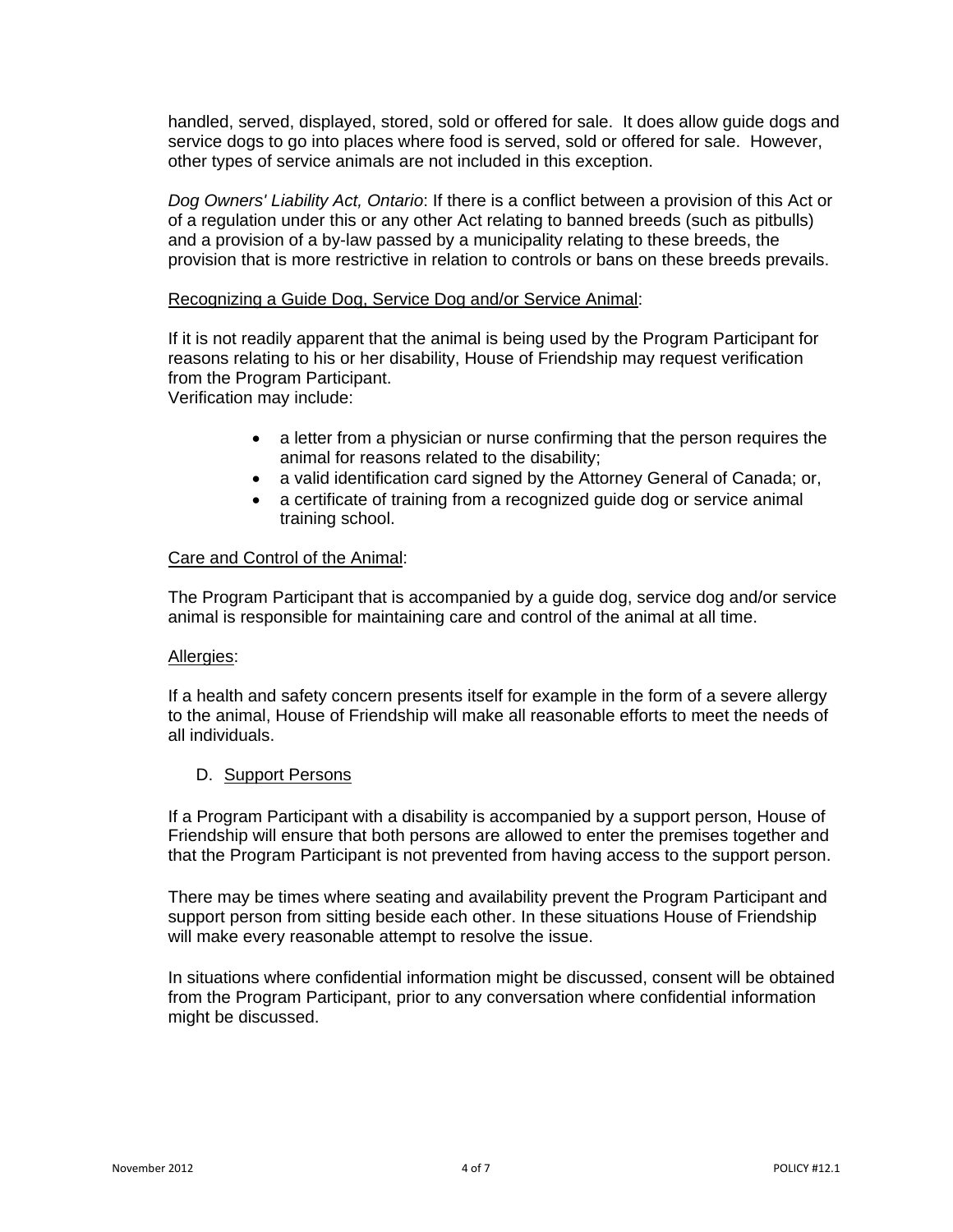## Admission Fees:

If payment is required by a support person for admission, House of Friendship will ensure that notice is given in advance by posting notice of admission fees for support persons where House of Friendship admission fees are posted.

## E. Notice of Disruptions in Service

Service disruptions may occur due to reasons that may or may not be within the control or knowledge of House of Friendship. In the event of temporary disruptions of facilities or services of the House of Friendship, reasonable efforts will be made to provide advance notice to all Program Participants, including any Program Participants with disabilities. In some circumstances such as in the situation of unplanned temporary disruptions, advance notice may not be possible.

#### Notifications will Include:

In the event that a notification needs to be posted the following information will be included unless it is not readily available or known:

- goods or services that are disrupted or unavailable
- reason for the disruption
- anticipated duration
- a description of alternative services or options

#### Notifications Options:

When disruptions occur House of Friendship will provide notice by:

- posting notices in conspicuous places including at the point of disruption, at the main entrance and the nearest accessible entrance to the service disruption and/or on the House of Friendship website;
- contacting program participants with appointments;
- verbally notifying program participants when they are making a reservation or appointment; or
- by any other method that may be reasonable under the circumstances.
- F. Feedback Process

House of Friendship shall provide Program Participants with the opportunity to provide feedback on the service provided to all Program Participants, including Program Participants with disabilities. Information about the feedback process will be readily available to all Program Participants and notice of the process will be made available through the agency website, program service documentation and via program staff. Feedback forms along with alternate methods of providing feedback such as verbally (in person or by telephone) or written (hand written, website or email), will be available upon request.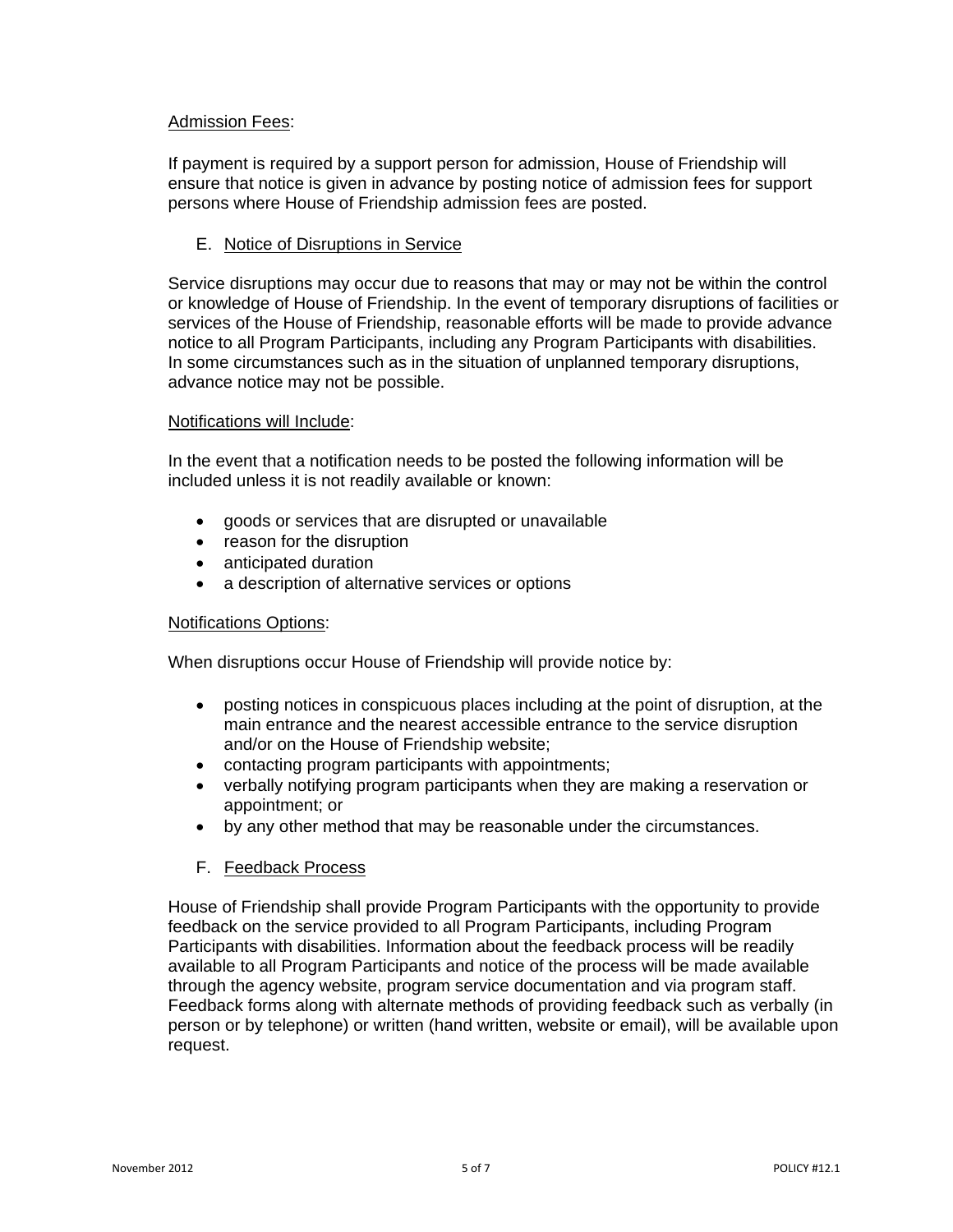### Submitting Feedback:

Program Participants who wish to provide feedback can do so by completing an onsite Program Participant feedback form or can do so verbally through any House of Friendship employee.

Program Participants can submit formal feedback to:

- Human Resources Director
- [humanresources@houseoffriendship.org](mailto:humanresources@houseoffriendship.org)
- 519-742-8327 phone
- 519-742-8868 fax

Program Participants that provide formal feedback will receive acknowledgement of their feedback, along with information regarding any resulting actions based on concerns or complaints that were submitted.

#### G. Training

Training will be provided to:

- a) all employees, volunteers, agents and/or contractors who deal with the public or other third parties that act on behalf of House of Friendship; and,
- b) those who are involved in the development and approval of customer service policies, practices and procedures.

#### Training Provisions:

As reflected in *Ontario Regulation 429/07,* training will cover the following:

- A review of the purpose of the *Accessibility for Ontarians with Disabilities Act, 2005*.
- A review of the requirements of the *Accessibility Standards for Customer Service, Ontario Regulation 429/07*.
- Instructions on how to interact and communicate with people with various types of disabilities.
- Instructions on how to interact with people with disabilities who:
	- o use assistive devices;
	- o require the assistance of a guide dog, service dog or other service animal; or
	- o require the use of a support person (including the handling of admission fees).
- Instructions on how to use equipment or devices that are available at our premises or that we provide that may help people with disabilities.
- Instructions on what to do if a person with a disability is having difficulty accessing your services.
- House of Friendship's policies, procedures and practices pertaining to providing accessible customer service to Program Participants with disabilities.